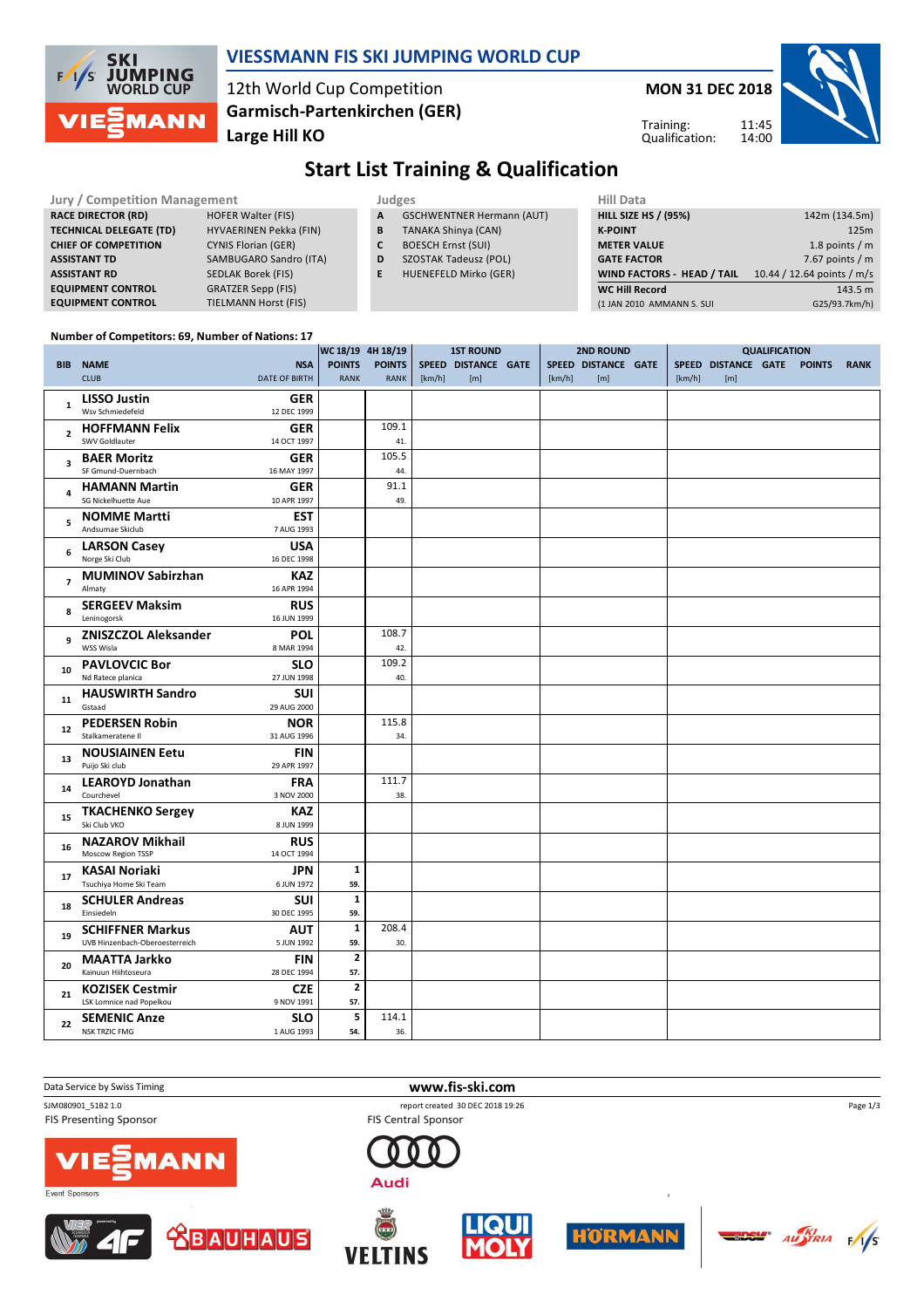

#### **VIESSMANN FIS SKI JUMPING WORLD CUP**

12th World Cup Competition **Large Hill KO Garmisch-Partenkirchen (GER)**

**MON 31 DEC 2018**



Training: Qualification:

# **Start List Training & Qualification**

|            |                                                             | WC 18/19 4H 18/19<br><b>1ST ROUND</b><br><b>2ND ROUND</b> |                                | <b>QUALIFICATION</b>         |        |                            |        |                            |        |                            |  |               |             |
|------------|-------------------------------------------------------------|-----------------------------------------------------------|--------------------------------|------------------------------|--------|----------------------------|--------|----------------------------|--------|----------------------------|--|---------------|-------------|
| <b>BIB</b> | <b>NAME</b><br><b>CLUB</b>                                  | <b>NSA</b><br><b>DATE OF BIRTH</b>                        | <b>POINTS</b><br><b>RANK</b>   | <b>POINTS</b><br><b>RANK</b> | [km/h] | SPEED DISTANCE GATE<br>[m] | [km/h] | SPEED DISTANCE GATE<br>[m] | [km/h] | SPEED DISTANCE GATE<br>[m] |  | <b>POINTS</b> | <b>RANK</b> |
| 23         | <b>TROFIMOV Roman Sergeevich</b><br>Sdushor CSP N. Novgorod | <b>RUS</b><br>19 NOV 1989                                 | 5<br>54.                       |                              |        |                            |        |                            |        |                            |  |               |             |
| 24         | <b>INSAM Alex</b><br><b>GS FIAMME ORO</b>                   | <b>ITA</b><br>19 DEC 1997                                 | $\overline{7}$<br>51.          |                              |        |                            |        |                            |        |                            |  |               |             |
| 25         | <b>KOT Maciej</b><br>AZS Zakopane                           | <b>POL</b><br>9 JUN 1991                                  | $\overline{7}$<br>51.          |                              |        |                            |        |                            |        |                            |  |               |             |
| 26         | <b>SCHMID Constantin</b><br>Wsv Oberaudorf                  | <b>GER</b><br>27 NOV 1999                                 | $\overline{\mathbf{z}}$<br>51. | 226.6<br>24.                 |        |                            |        |                            |        |                            |  |               |             |
| 27         | <b>ITO Daiki</b><br>Megmilk Snow Brand Ski Team             | <b>JPN</b><br>27 DEC 1985                                 | 8<br>50.                       | 120.7<br>31.                 |        |                            |        |                            |        |                            |  |               |             |
| 28         | <b>BOYD-CLOWES Mackenzie</b><br>Altius Nordic Ski Club      | <b>CAN</b><br>13 JUL 1991                                 | 9<br>49.                       | 120.7<br>31.                 |        |                            |        |                            |        |                            |  |               |             |
| 29         | <b>PASCHKE Pius</b><br>WSV Kiefersfelden                    | <b>GER</b><br>20 MAY 1990                                 | 10<br>48.                      | 240.3<br>21.                 |        |                            |        |                            |        |                            |  |               |             |
| 30         | <b>FREUND Severin</b><br>WSV DJK Rastbuechl                 | <b>GER</b><br>11 MAY 1988                                 | 12<br>45.                      | 114.1<br>36.                 |        |                            |        |                            |        |                            |  |               |             |
| 31         | <b>HLAVA Lukas</b><br>TJ Dukla Liberec                      | <b>CZE</b><br>10 SEP 1984                                 | 15<br>42.                      | 93.6<br>46.                  |        |                            |        |                            |        |                            |  |               |             |
| 32         | <b>ASCHENWALD Philipp</b><br>SC Maverhofen-Tirol            | <b>AUT</b>                                                | 15<br>42.                      | 114.2<br>35.                 |        |                            |        |                            |        |                            |  |               |             |
| 33         | <b>TANDE Daniel Andre</b>                                   | 12 NOV 1995<br><b>NOR</b>                                 | 17                             | 105.5                        |        |                            |        |                            |        |                            |  |               |             |
| 34         | Kongsberg If<br><b>BICKNER Kevin</b>                        | 24 JAN 1994<br><b>USA</b>                                 | 41.<br>18                      | 44.                          |        |                            |        |                            |        |                            |  |               |             |
| 35         | Norge Ski Club<br><b>AMMANN Simon</b>                       | 23 SEP 1996<br><b>SUI</b>                                 | 39.<br>20                      | 258.3                        |        |                            |        |                            |        |                            |  |               |             |
| 36         | <b>SSC Toggenburg</b><br><b>HULA Stefan</b>                 | 25 JUN 1981<br><b>POL</b>                                 | 37.<br>25                      | 14.<br>107.1                 |        |                            |        |                            |        |                            |  |               |             |
| 37         | KS Eve-nement Zakopane<br><b>DAMJAN Jernej</b>              | 29 SEP 1986<br><b>SLO</b>                                 | 35.<br>28                      | 43.<br>93.5                  |        |                            |        |                            |        |                            |  |               |             |
| 38         | SSK Sam Ihan<br><b>PREVC Peter</b>                          | 28 MAY 1983<br><b>SLO</b>                                 | 33.<br>28                      | 47.<br>247.5                 |        |                            |        |                            |        |                            |  |               |             |
|            | SK Triglav Kranj<br><b>SATO Yukiya</b>                      | 20 SEP 1992<br><b>JPN</b>                                 | 33.<br>29                      | 18.<br>255.0                 |        |                            |        |                            |        |                            |  |               |             |
| 39         | Megmilk Snow Brand Ski Team                                 | 19 JUN 1995                                               | 32.                            | 15.                          |        |                            |        |                            |        |                            |  |               |             |
| 40         | <b>HAYBOECK Michael</b><br>UVB Hinzenbach-Oberoesterreich   | AUT<br>5 MAR 1991                                         | 30<br>31.                      | 214.6<br>27.                 |        |                            |        |                            |        |                            |  |               |             |
| 41         | <b>POLASEK Viktor</b><br>Sk Nove mesto na morave            | <b>CZE</b><br>18 JUL 1997                                 | 40<br>30.                      | 210.8<br>28.                 |        |                            |        |                            |        |                            |  |               |             |
| 42         | <b>FETTNER Manuel</b><br>SV Innsbruck-Bergisel-Tirol        | AUT<br>17 JUN 1985                                        | 47<br>29.                      | 92.1<br>48.                  |        |                            |        |                            |        |                            |  |               |             |
| 43         | <b>NAKAMURA Naoki</b><br>Tokai Univ.                        | JPN<br>19 SEP 1996                                        | 48<br>28.                      | 208.8<br>29.                 |        |                            |        |                            |        |                            |  |               |             |
| 44         | <b>SIEGEL David</b><br>SV Baiersbronn                       | <b>GER</b><br>28 AUG 1996                                 | 51<br>27.                      | 250.2<br>17.                 |        |                            |        |                            |        |                            |  |               |             |
| 45         | <b>FREITAG Richard</b>                                      | <b>GER</b>                                                | 52                             | 251.0                        |        |                            |        |                            |        |                            |  |               |             |
| 46         | SG Nickelhuette Aue<br><b>GRANERUD Halvor Egner</b>         | 14 AUG 1991<br><b>NOR</b>                                 | 26.<br>65                      | 16.                          |        |                            |        |                            |        |                            |  |               |             |
| 47         | Asker Skiklubb<br><b>STJERNEN Andreas</b>                   | 29 MAY 1996<br><b>NOR</b>                                 | 23.<br>65                      | 278.2                        |        |                            |        |                            |        |                            |  |               |             |
| 48         | Sprova IL<br><b>WOLNY Jakub</b>                             | 30 JUL 1988<br><b>POL</b>                                 | 23.<br>66                      | 4.<br>225.4                  |        |                            |        |                            |        |                            |  |               |             |
|            | LKS Klimczok Bystra<br><b>FANNEMEL Anders</b>               | 15 MAY 1995<br><b>NOR</b>                                 | 22.<br>69                      | 26.<br>118.4                 |        |                            |        |                            |        |                            |  |               |             |
| 49         | Hornindal II                                                | 13 MAY 1991                                               | 21.<br>72                      | 33.<br>87.7                  |        |                            |        |                            |        |                            |  |               |             |
| 50         | <b>KOBAYASHI Junshiro</b><br>Megmilk Snow Brand Ski Team    | <b>JPN</b><br>11 JUN 1991                                 | 20.                            | 50.                          |        |                            |        |                            |        |                            |  |               |             |
|            |                                                             |                                                           |                                |                              |        |                            |        |                            |        |                            |  |               |             |

Data Service by Swiss Timing **www.fis-ski.com**

**FIS Presenting Sponsor** 



SJM080901\_51B2 1.0 report created 30 DEC 2018 19:26 FIS Central Sponsor



 $\Theta$ 



1AN









 $\frac{1}{\sqrt{5}}$